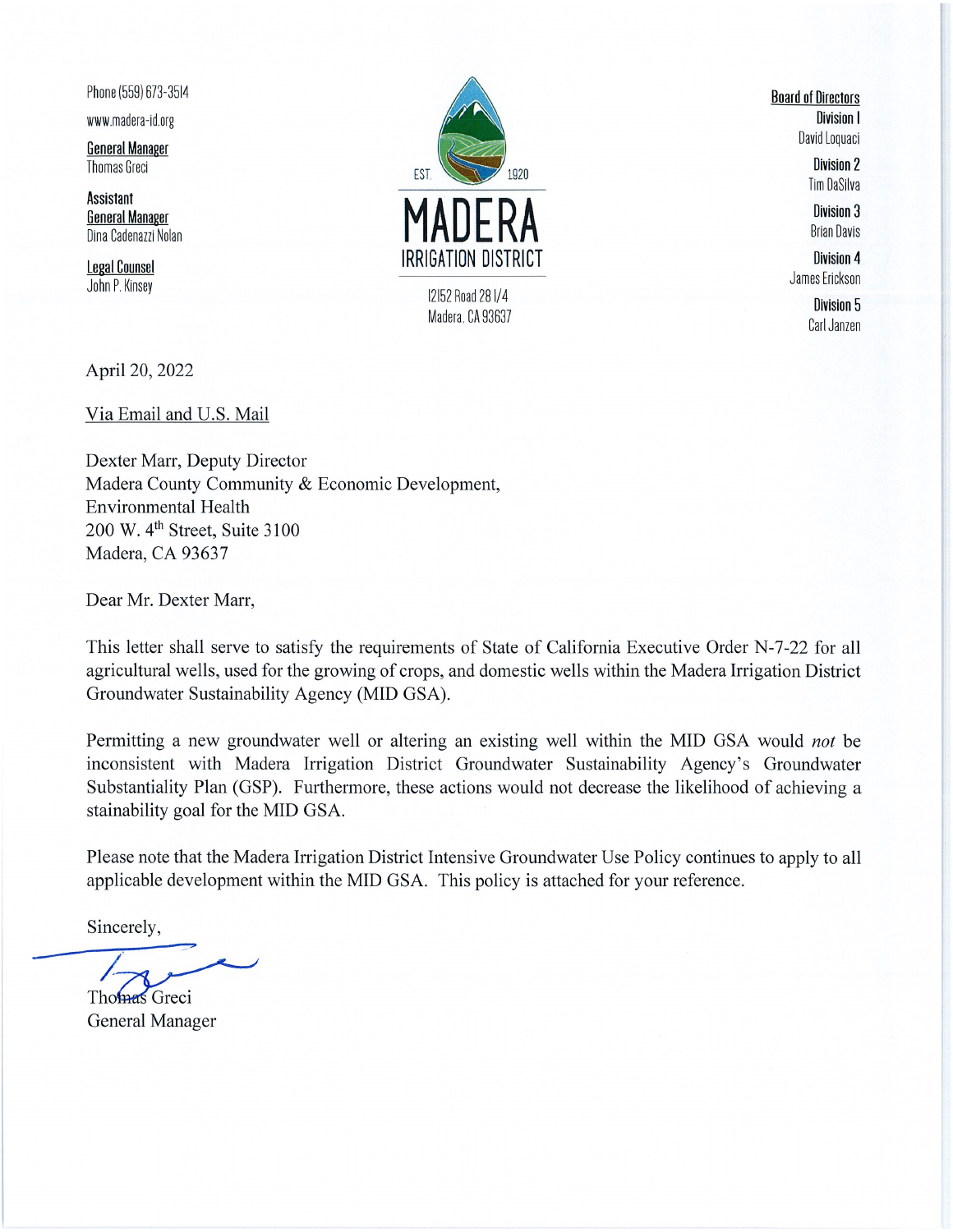## **Madera Irrigation District Groundwater Sustainability Agency Policy**

**Title: Intensive Groundwater Use Policy**

**Section: 2019-GSA01**

**Adopted: 10/15/2019**

- A. Applicability. This policy shall apply to any person or entity in the Madera Irrigation District Groundwater Sustainability Agency ("MID GSA") that intends to use groundwater for a purpose other than agriculture, defined as the growing of crops.
- B. Permit Required for Intensive Groundwater Uses. Any person or entity subject to the provisions of this policy shall be required to obtain a permit from the MID GSA if their groundwater use qualifies as an intensive groundwater use, as defined herein ("Intensive Groundwater Use Permit"). An "Intensive Groundwater Use" shall mean a groundwater use that involves the following:
	- 1. A new or expanded groundwater use, as of the date of adoption of this Policy, not including the growing of crops; and
	- 2. Groundwater demands greater than historic demands in the MID GSA;

Or:

- 1. Any other use of groundwater that, in the absence of appropriate permit terms and conditions, would, in the opinion of the MID GSA, have the potential to unreasonably interfere with the MID GSA's ability to comply with the Sustainable Groundwater Management Act, Water Code, § 10720 *et seq*. ("SGMA") or the Groundwater Sustainability Plan ("GSP") adopted pursuant to the SGMA, or would adversely impact the water supplies available to the MID GSA's agricultural water users.
- C. Intensive Groundwater Use Permit Application. Any person or entity required to obtain an Intensive Groundwater Use Permit shall submit a permit application to the MID GSA prior to the construction of any new groundwater well for an Intensive Groundwater Use or, if no new groundwater well is to be constructed for the Intensive Groundwater Use, then prior to the use of any existing groundwater well for the Intensive Groundwater Use. A reimbursement agreement by which the applicant agrees to reimburse the District for staff, legal, consultants, and other expenses reasonably incurred in connection with the District's review of the application and its development of appropriate permit terms and conditions must be executed before the District will process the application. The application shall include the following information: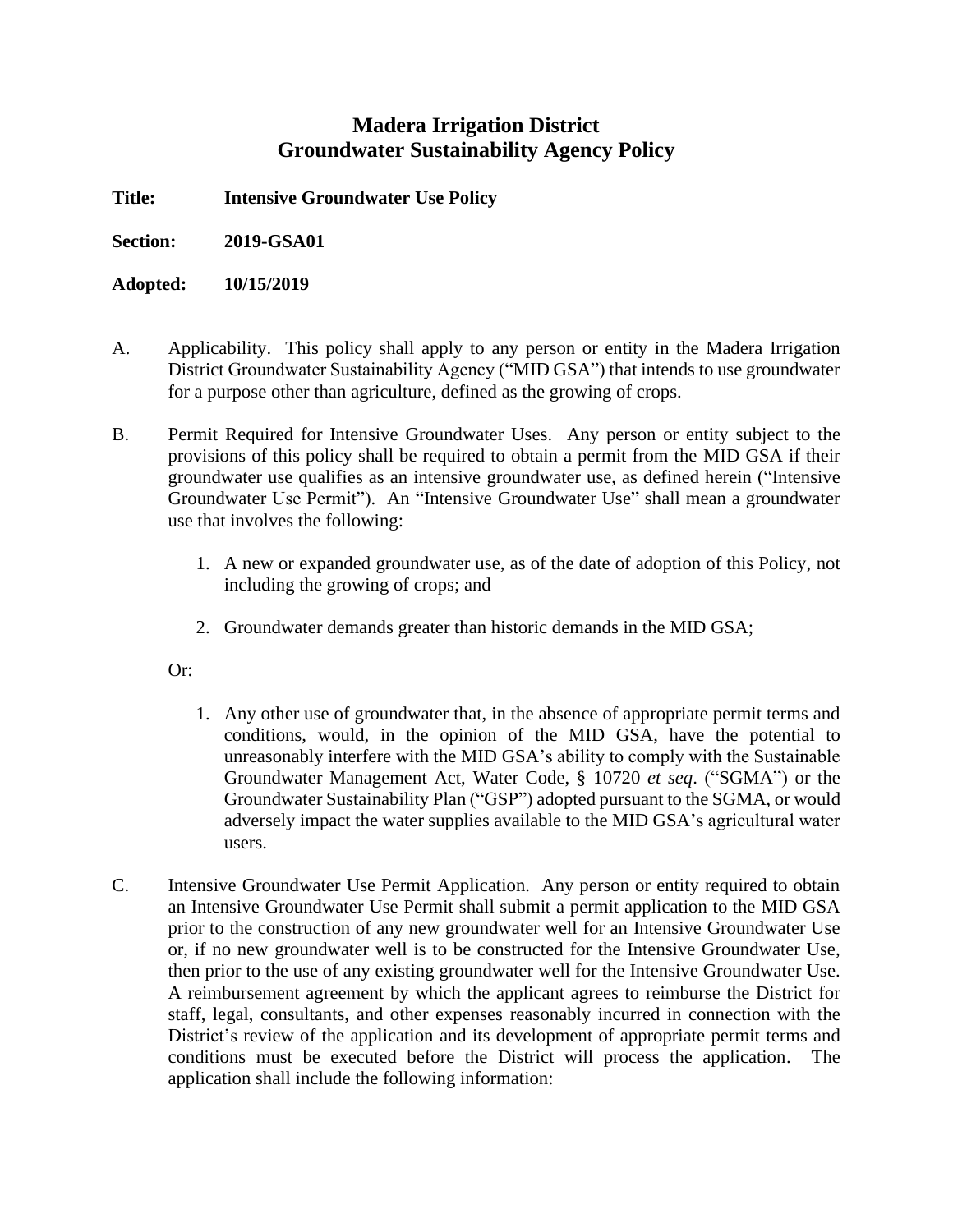- 1. A narrative description of the purposes for which the applicant will use water;
- 2. A reasonable estimate, based a licensed engineer's report, of the amount of water needed for the applicant's use;
- 3. Whether the person or entity has any legal right to water from an entity, including the source of the right and the amount of the entitlement;
- 4. All permits or other authorizations necessary to demonstrate that the applicant's use is lawful, including, but not limited to, any environmental documents prepared in accordance with the requirements of the California Environmental Quality Act, Public Resources Code, § 21000 *et seq.*;
- 5. Any other information that the applicant believes may be relevant to the MID GSA's determination of whether and how conditions should be imposed on the Intensive Groundwater Use Permit; and
- 6. Any other information requested by the MID GSA.
- D. Action on Application. The Board of Directors or their designee shall issue an Intensive Groundwater Use Permit after submission of an application in accordance with subdivision (C) if they find that the applicant's Intensive Groundwater Uses, as mitigated by any appropriate terms and conditions imposed pursuant to subdivision (E) herein, will not unreasonably interfere with the MID GSA's efforts to comply with SGMA or any GSP adopted pursuant thereto.
- E. Intensive Groundwater Use Permit Terms and Conditions. The Board of Directors or their designee may impose any terms or conditions on the Intensive Groundwater Use Permit that they deem necessary to ensure the permittee's Intensive Groundwater Uses does not cause adverse impacts on the MID GSA's efforts to comply with SGMA or any GSP adopted pursuant thereto. Such terms and conditions may include any requirement the MID GSA is authorized to impose pursuant to the SGMA, the Irrigation District Law, Water Code § 20500 *et seq.*, or any other applicable law. However, the terms and conditions shall not include any requirements concerning the construction, modification, or abandonment of the groundwater well except as authorized by the County of Madera.
- F. Intensive Groundwater Use Permit Compliance and Revocation. Any person or entity receiving an Intensive Groundwater Use Permit shall comply with all terms and conditions imposed on the permit. If the permittee fails to comply with any Intensive Groundwater Use Permit term or condition, the MID GSA shall issue a notice in writing informing the permittee of the nature of the violation and requesting that the permittee immediately cease all activities in violation of the Intensive Groundwater Use Permit. If any violations remain uncorrected after a reasonable opportunity to cure, as determined by the MID GSA in its sole discretion, the MID GSA may revoke the Intensive Groundwater Use Permit by issuing a written notice to the permittee or impose a penalty in accordance with Water Code § 10732, or both. Any person whose Intensive Groundwater Use Permit is revoked shall